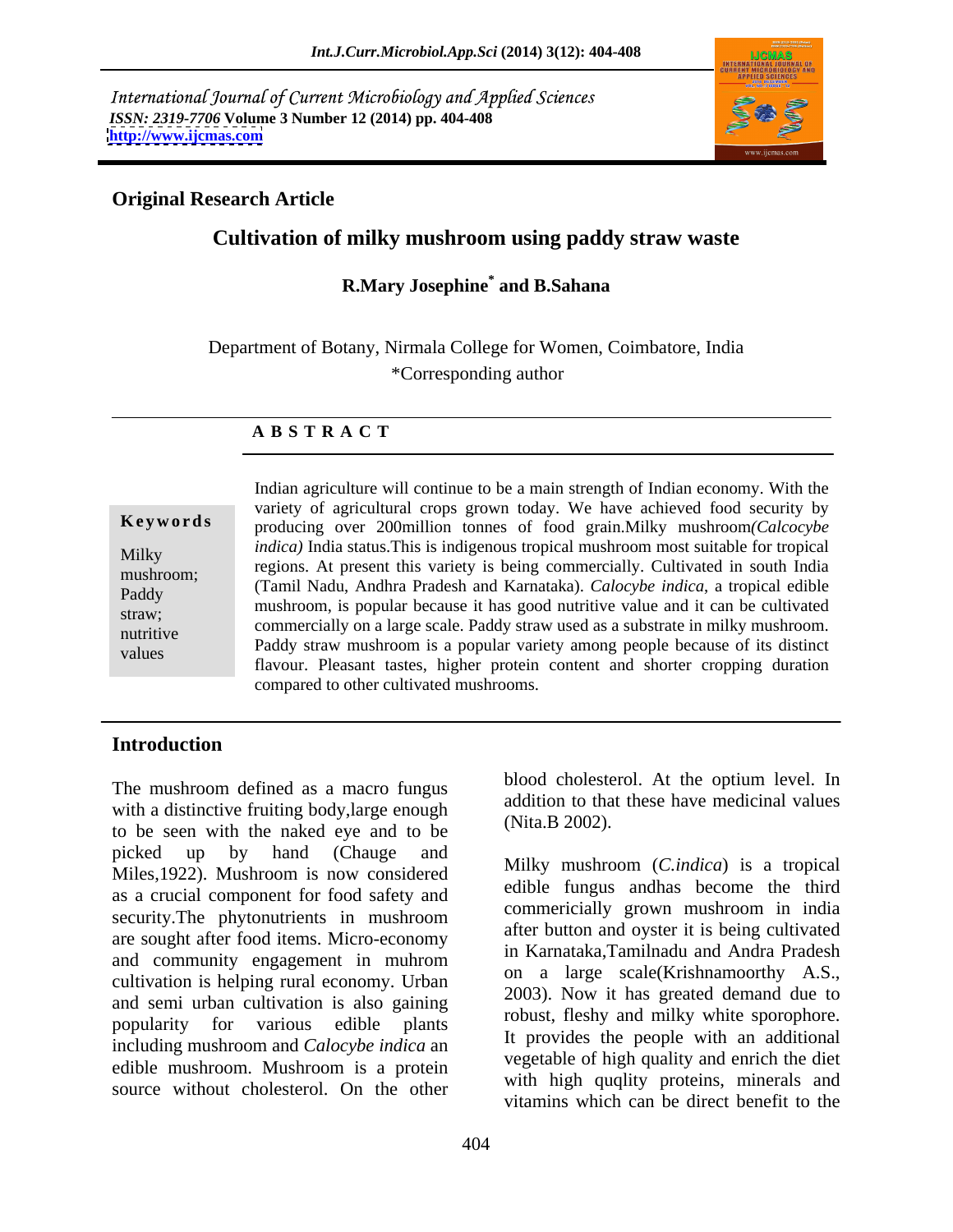human health and fitness mushroom this mushroom over other mushrooms are cultivation is one of the most commercially easy method of cultivation, less investment agriculture. Microbial technology can help very attractive fruiting body. Pleasing milk in large scale recycling of agro waste in white color, long shelf life, more nutritious India (Charbey et al 2010).

Paddy straw mushroom is a popular variety Rahul Amine et al.,2010 investigated effect among people because of its distinct flavour. of different substrate s and casing materials Pleasaut tastes, higher protein content and on the growth and yield of *Calocybe indica.* shorter cropping duration compared to other The number of effective fruiting bodies, the cultivated mushrooms. Rich biological economic yield & the biological thiamine,riboflavin,nictonic efficiency were statistically similar all of the acid,pyridoxine,biotin and ascorbic acid

(Breene W.M 1990). Rice straw is the most common lignocellulosic substrate whose The maximum biological efficiency was major component is cellulose and it is also found in the cow dung & loamy soil (3cm the best substrate for cultivating milky white thick) was the best casing material and the mushrooms.(Mangat et al.2008). rice staw was the best substaste for the

*Calocybe indica* , a tropical edible mushroom, is popular because it has good Kauta Bokaria et al.,2014 found commercial nutritive value and it can be cultivated production of milky mushroom (*Calocybe*  commercially. The current investigation was *indica).* Commerical production techniques undertaken to determine a suitable substrate for milky mushroom *Calocybe indica* and the appropriate thickness of casing recorded yield 350.5 to 375.0g of materials for the cultivation of *C.indica*  mushrooms per 250tg of paddy straw (dry andcommonly known as milky white weight). Which acconts to 142.6to150.0 mushroom, grown during the summer in the, percent bioefficiency. Substrates like mazie gaugetic plain of Bangladesh and west Bengal of indica.(Chakravathy et al.,1981). were also found to be sutiable for growing It is becoming more popular, due to its robutst size,attractive color,sustainable yield, delicious taste,and unique texture Nuhu Alam et al.,2010 investigated (Purkayartha, Chandra 1974).C.indica is rich influence of different supplements on the in protein, lipids,mineral,fiber,carbohydrate and is abundant with essential amino acids (Alam et al.,2008), (Mall vandharri et increasing the supplement level resulted in al., 2006). less biological efficiency and that 30% mazie

grows and cultivated in the sub-tropical and temperate zones of south asia high yielding strain of *Calcocybe madica* APK 2. It grows well at room temperature between 24°c- investigated nutritional composition of 27°c and can be cultivated even an milky mushroom *Calocybe indica* cultivated

this mushroom over other mushrooms are and less time to grow.

casing material used.

commericial cultivation of *Calocybe indica.*

recorded yield  $350.5$  to  $375.0g$ stalks,sorghum stalks,vetver grass and straw *Calocybe indica.* 

*Calocybe indica*, known as milky mushroom rice straw substrate o cultivate milky white commericial cultivation of milky white mushroom. The result indicate that less biological efficiency andthat 30% mazie powder was the best supplement level for mushrooms.

unfermented materials. The advantages of on paddy straw & mended with Raqi flour.Kamugiska and Sunanda shaean 2005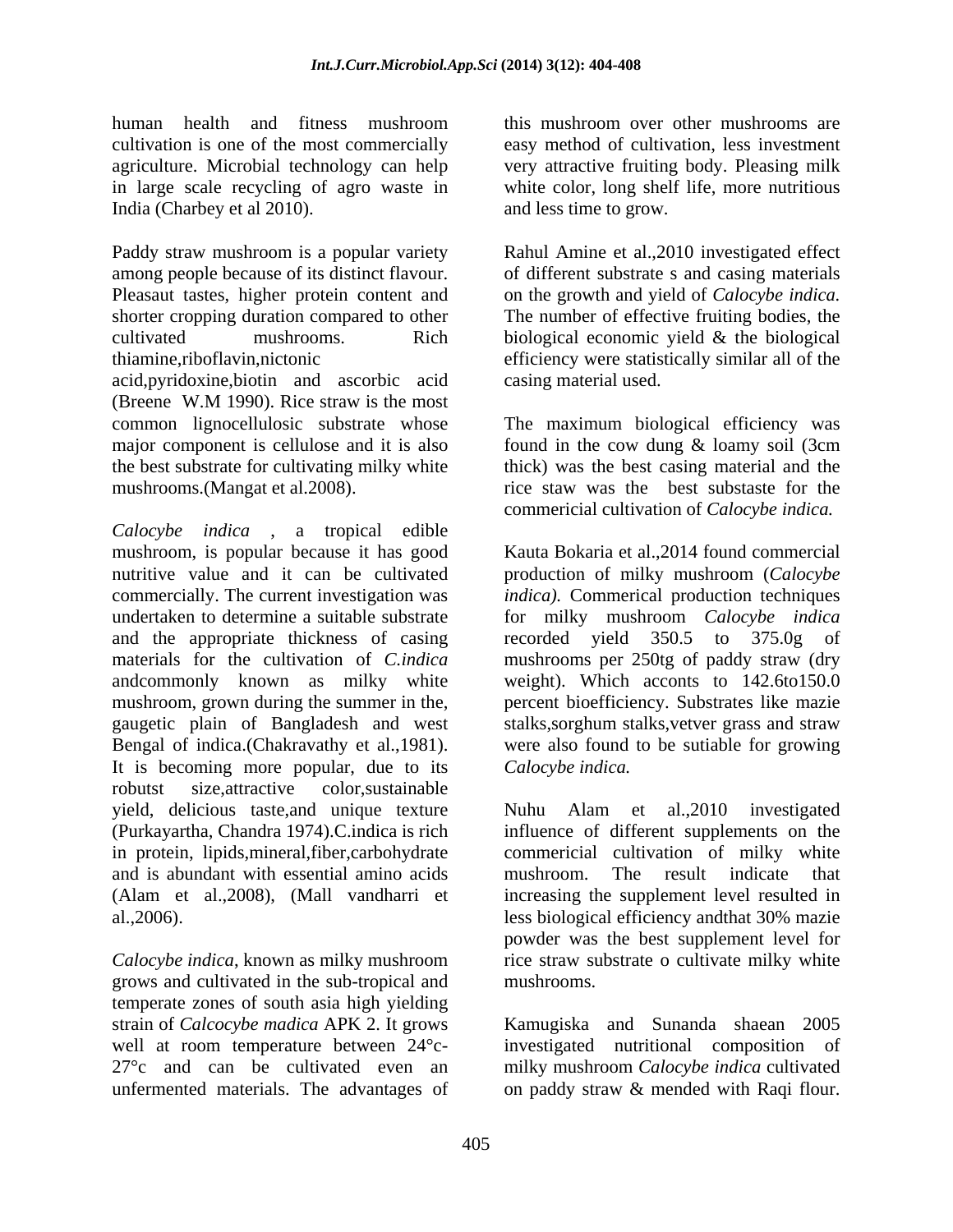others that mushroom in general and milky mushroom in particular is a high protein and low fat product. Amoisture content of about 60% was

for and export potential of this mushroom, many private entrepreneus are interested in its commericial cultivation. Which is **Harvesting** conductive to the environmental conditions

**The study was using the paddy straw substrate for the cultivation of milky mushroom**.

Selected good quality sorghum grains free marketing. from pest and moulds. Boil the grains submerged in clean water for  $20 - 30$ minutes. When the grains become soft, it (30g / kg of grain) for adjusting the pH and to keep the grains loose. Filled 250 gms of 500ml capacity polypropylene bags and plugged the mouth of the bottle tightly with non absorbent cotton. Sterilize the bottles fruiting bodies with in 3-5 days in the form 15lbs pressure / sq inch for 20 minutes. After cooling transferred the bottles to the spawn running period inoculation chamber.

The paddy straw were chopped into 2-3inch<br>temperature falls  $20^{\circ}$  c  $-35^{\circ}$  and pieces and soaked in water containing.

The findings realfirmed the findings of (500ppm) for 2-3 hrs. Ater that, the The proction and marketing potential of the spawning. Spawning was done @5% by wet milky white muhroom in Bangladesh is weight of the prepared substrate cultivation prominig. Because of the high local demand was done in high density polypropylene substates was taken out from the solution and excess water was drained out for 2-3hrs. Amoisture content of about 60% was maintained in the wet substrate prior to bags 60X40cm with 100 gauge.

# **Harvesting**

of Bangladesh (Krishnamoorthy As et It takes about 10 days for mycelium to reach al.,2000) on top of casing layer when fresh air is **Materials and Methods** (19°C -25°C). Light should be provided in **Spawn Preparation harvested by twisting.** It was cleaned and introduced to maintain the temperature and long time. The changes thus made in environment, resulted in the initiation of fruiting bodies within 3-5 days in the form of needle shape which mature in about a week. Mushrooms 7-8cm diam. are packed in perforated polythene bags for marketing.

# **Results and Discussion**

was removed and was spread evenly on a The days required for spawn run on paddy cotton cloth to drain out the water and to straw substrate ranged from 15days to cool the grains. Mixed 3 % chalk powder grain in cleaned and dried glucose bottle of temperature. Light should be provided in an autoclave by exposing to 121<sup>°</sup>c and of needle shape which mature in about a 19days. It takes about 10days for mycelium to reach on top of casing layer when fresh introduced while maintaining throughout continuously. This local climatic micro environment result in the initiation of fruiting bodies with in 3-5days in the form week. Temperature above 30°C decrease the spawn running period

**Substrate Preparation** *CON* **<b>CON CON CON CON CON CON CON CON CON CON CON CON CON CON CON CON CON CON CON CON CON CON CON CON CON CON CON CON CON CON CON CON** Carbendazin (75ppm) and formalin cultivation of milky mushroom in TamilThe present study revealed that Coimbatore, Tamilnadu, India very suitable for cultivation of milky mushroom. The temperature falls  $20 - 35$  and availability of substrates help in the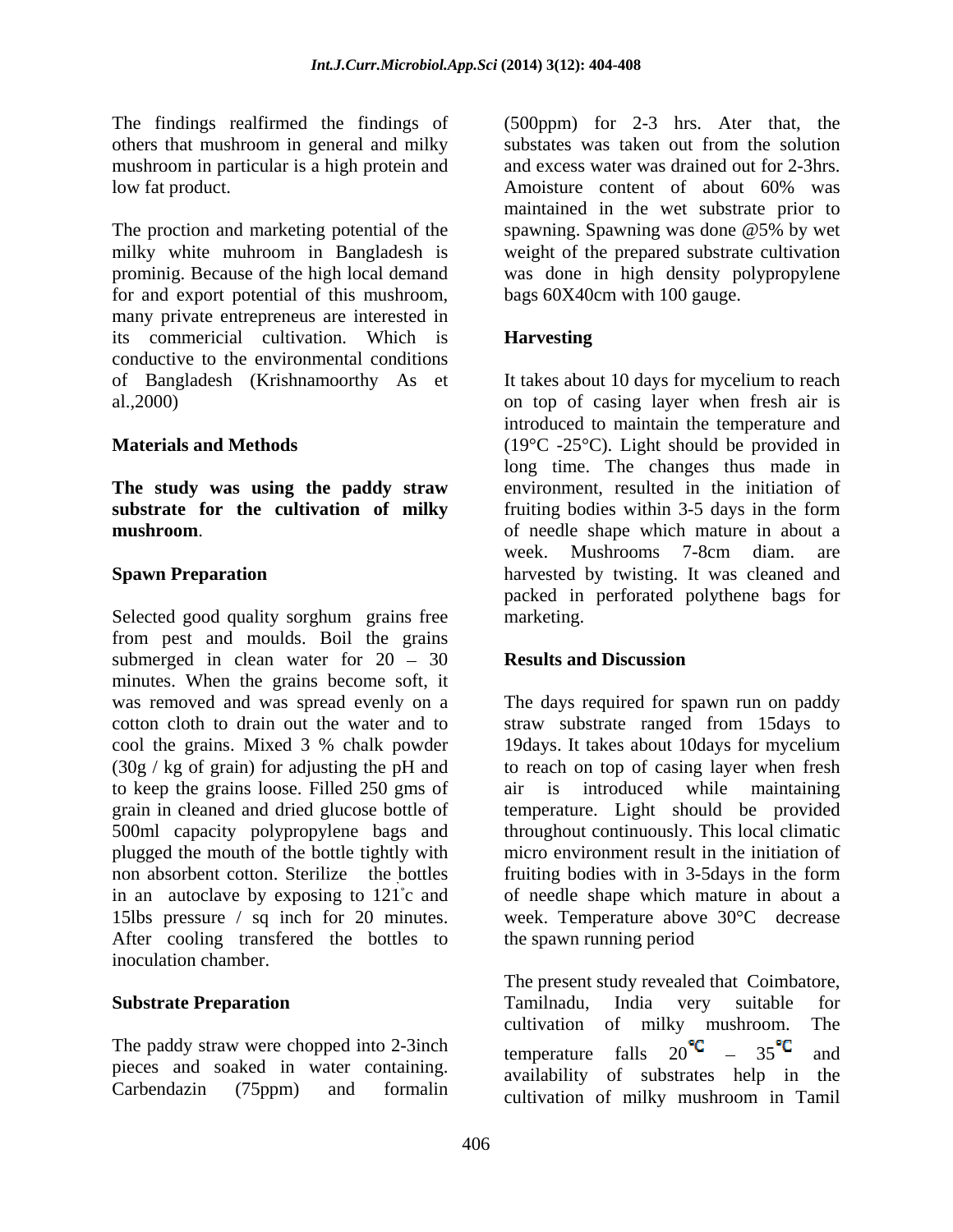14days for spawn run, 7days for pin head formation, 7days for first harvest and

Nadu. In paddy straw substrates it took harvested 500gms yield/1500gm substrate. Kanta Bokaxia et al (2014) also reported the same result in milky mushroom

### **Table- Stages and yield of milky mushroom cultivation**

| Weigh        | Yield (in gms)       | Days for Spawn   Days of pin head |           | <i>Days</i><br>for first |
|--------------|----------------------|-----------------------------------|-----------|--------------------------|
| substrate(1n |                      | <b>Run</b>                        | tormation | Harvest                  |
| gms          |                      |                                   |           |                          |
| 1500<br>170C | $\sim$ $\sim$ $\sim$ |                                   |           |                          |

I thank the University Grants Commission (UGC), New Delhi for the financial support for major research project.  $\mathbb{O}(2012)$ . Copyright  $\mathbb{O}(2012)$  and  $\mathbb{O}(2012)$ 

- Nutritional analysis of cultivated Jinsona-Design Blo<br>mushrooms in Bangladesh: pleutrotus By-CahayaBiru.com mushrooms in Bangladesh; pleutrotus
- medicinal value of specialty *C.Indian.J.*Mushroom *2000;18:19-23.*
- different substrates for the cultivation Biology and *April 2014; PP.434-436.*
- Chakravathy D.K, Sarkan B.B, calocybe indica, a tropical edible
- Chang .S.T, Miles.P.G(1991). Recent trends in world production of cultivated edible mushroom *journal,*
- Chavbey A, Dehariya.P, and Satyanarayana.K.V, Mahaplar.A.L;

Acknowledgement **a of calocybe indica on conventional** and non-conventional substrates, *J mycol Pl Pathol 40,176-178.* 

- George **VaughanCopyright** ©(2012).Copyright © 2012Harvested Mushroom
- **References** Jinsona Design | Blogger XML Coded By Alam.N, Amin.R, Khan.A, Arag, Shim M.J, Lee M.W, Lee.T.S(2008) CahayaBiru.com Copyright (2009): Mushroom Production Monezine Blogger Template Designed By Jinsona Design | Blogger XML Coded By CahayaBiru.com
- ostreatus, pleurotus sajor-caju, Krishnamoorthy.A.S, Muthuswamy.M.T, pleurotus florida and calcybe indica. Nakkaran.S.(2000) Technique for Microbiology *2008;36:228:32.*  commericial production of milky Breene.W.M. (1990) Nutritional and mushroom calcoybe indica food Nakkaran.S.(2000) Technique mushroom calcoybe indica food
- mushroom.*J food prot* Krishnamoorthy.A.S(2003) Commercial *1990;53;883.94.*  Gitte vijaykumar, Priya John and (*Calocybe indica*) in tropical plains of Kotgire Ganesh(2014)Selection of India. In current vistas in mushroom different substrates for the cultivation Biology and Production. of milky mushroom *Indian journal of Traditional Knowledge vol.13(2)*, prospects of milky mushroom India. In current vistas in mushroom Biology and Production. R.C.Upadhay, Sing.S.K, Rai.R.D.(Eds). Mushroom society of *Indian sdan*.*pp131-135.*
	- Kunda.B.M,(1981) Cultivation of mushroom. *Curr sci 1981;50:550*  D.Kamugisha and Sunanda shaean. (2005)Nutritional composition of milky mushroom (*calocybe indica*) and Cultivated on paddy straw Amended with Ragi flour. Karnataka.*J,Agri,Sci*.,*18(4):(1048- 1051)2005.*
	- *504,15-18.*  Mallavadhani.U.V, Sudhakar.A.V, Deepak.V,(2010). Yield performance W.Van Breeman.R.B. (2006) Satyanarayana.K.V, Mahaplar.A.L; W.Van Breeman.R.B. (2006)